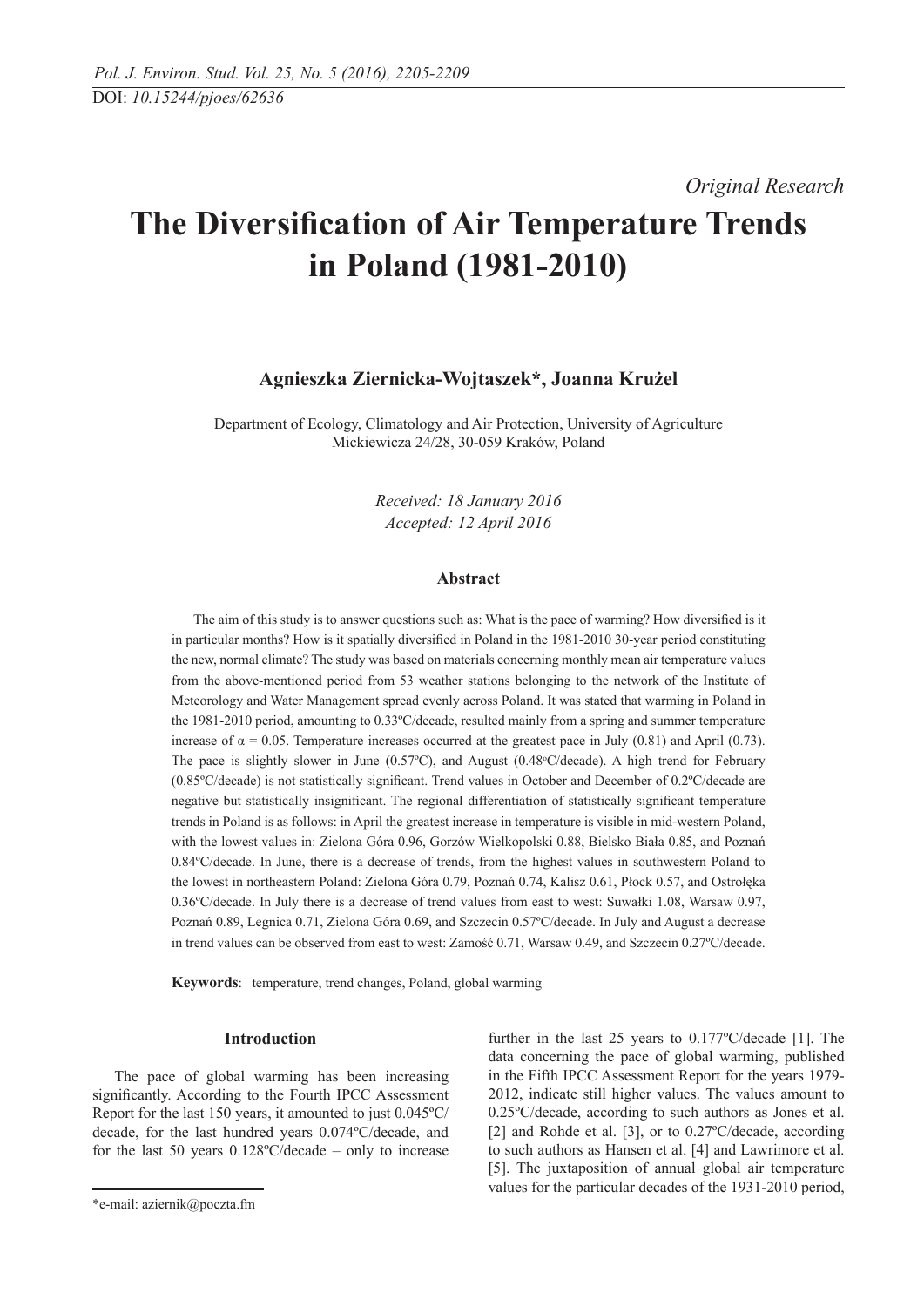after rounding them off to 0.1ºC, demonstrate temperature values of the order of 13.9ºC in the first five decades. Meanwhile, in the decades 1981-1990, 1991-2000, and 2001-2010 the values were higher and higher, amounting to 14.1, 13.3, and 14.5ºC, respectively [6].

Temperature trend values for Poland are slightly higher than global ones, with a marked increase in the pace of warming. Thus Żmudzka [7] for 1951-2000 and Michalska [8] for the 1951-2005 period come up with values of 0.2ºC/decade, Wójcik and Miętus [9] for the 1951-2010 period with 0.22ºC, and Krużel [10] for the 1971-2010 period with a still higher value of 0.33ºC/ decade. In Poland, significant warming has been observed from the 1980s onwards. Kożuchowski and Żmudzka [11], while presenting graphically the course of annual mean temperature values in Poland in 1951-2000 as a trend curve, emphasize the significant temperature increase from the 1980s onwards. Żmudzka [12] divides the abovementioned period into decades: 1951-1960, 1961-1970, and 1971-1980 with temperature values of 7.7, 7.5, and 7.7ºC, respectively, as well as two subsequent warmer ones with temperatures of 8.0 and 8.3ºC. Wójcik and Miętus [9] cite similar values for the subsequent decades of the 1951-2010 period: 7.6, 7.4, 7.6, 8.0, 8.3, and 8.6ºC.

As for the seasonal diversification of increasing temperature trends in Europe and Poland, the opinions of authors publishing their research results at the turn of the  $21<sup>st</sup>$  century can be summarized by saying that the warming manifests itself as the existence of warmer and warmer winters, whereas in summer months the temperature trend is zero or even negative [13-16]. Meanwhile, the authors who published their research results a few years or a decade later draw our attention to the two last decades of the  $20<sup>th</sup>$  century, and the first years (or the first decade) of the 21st century, when warming is observed not only in the winter and spring months, but also in summer [17-19].

Work on this paper was started under the outlined circumstances. Its aim was to characterize air temperature trends in particular months and years in the range of territorial mean values for Poland. For the months in which trend values proved statistically significant, a spatial diversification of trends was presented. The period under research was 1981-2010. It is a period from which onwards there has been a significant increase in temperature – both on a global scale and in Poland. Moreover, the period is, according to World Meteorological Organization recommendations, a new climate normal, which substituted the 1971-2000 one (valid until recently).

#### **Material and Methodology**

The material used in this study was meteorological data concerning monthly air temperature values, from 53 Institute of Meteorology and Water Management weather stations placed evenly across Poland, for the 1981-2010 period. The weather stations included: Białystok, Biała Podlaska, Chojnice, Częstochowa, Elbląg, Gorzów Wielkopolski, Jelenia Góra, Kalisz, Katowice, Kętrzyn,

Kielce, Kłodzko, Koło, Koszalin, Kraków, Legnica, Lesko, Leszno, Lębork, Lublin, Łódź, Mława, Nowy Sącz, Olsztyn, Opole, Ostrołęka, Piła, Płock, Poznań, Przemyśl, Puławy, Racibórz, Resko, Rzeszów, Sandomierz, Siedlce, Słubice, Sulejów, Suwałki, Szczecin, Szczecinek, Świnoujście, Tarnów, Terespol, Toruń, Ustka, Warszawa, Wieluń, Włodawa, Wrocław, Zamość, Zgorzelec, and Zielona Góra. Mountain, and, above all, high mountain areas are poorly represented in the study because of a lack of weather stations in them. The materials were checked and, in a few cases, completed using the method of finite differences. Linear air temperature trends for territorial mean values from the 53 weather stations were calculated for the particular months and years in the 30-year research period. For the months with significant trend values at the  $\alpha$  = 0.05 level, the trends were calculated for particular weather stations, and their diversification in Poland was illustrated. The isolines were drawn using Surfer 7 and the kriging method. The results were compared with those of other researchers, which usually concerned older and longer periods.

#### **Results and Discussion**

Warming in Poland in the 1981-2010 period, amounting annually to 0.33 a decade, is statistically significant, and results mainly from an increase in spring and summer temperatures (Table 1). The highest statistically significant temperature increase is in July, and amounts to 0.81ºC/decade and in April 0.73ºC/decade, but also in June at 0.57ºC/decade, and August at 0.48ºC/decade. Quite high trend values are also seen in February and November at 0.85 and 0.69ºC/decade, respectively. They are not, however, statistically significant. Slight statistically insignificant trends are seen in January, March, and May. Their values are: 0.02, 0.05, and 0.03, respectively. The slightly higher September values amount to 0.14ºC/decade. The October and December trends are negative and amount to 0.19 and 0.20ºC/decade, but are statistically insignificant (Table 1).

If we look into the regional diversification of the statistically significant air temperature trends, we can see that the highest April values appeared in southwestern

Table 1. Territorial mean air temperature trend values in Poland in 1981-2010.

| Month    | Gradient °C/decade | Month     | Gradient °C/decade |
|----------|--------------------|-----------|--------------------|
| January  | 0.02               | July      | 0.81               |
| February | 0.85               | August    | 0.48               |
| March    | 0.05               | September | 0.14               |
| April    | 0.73               | October   | $-0.19$            |
| May      | 0.03               | November  | 0.69               |
| June     | 0.57               | December  | $-0.20$            |

Statistically significant values ( $\alpha$  = 0.05) are in bold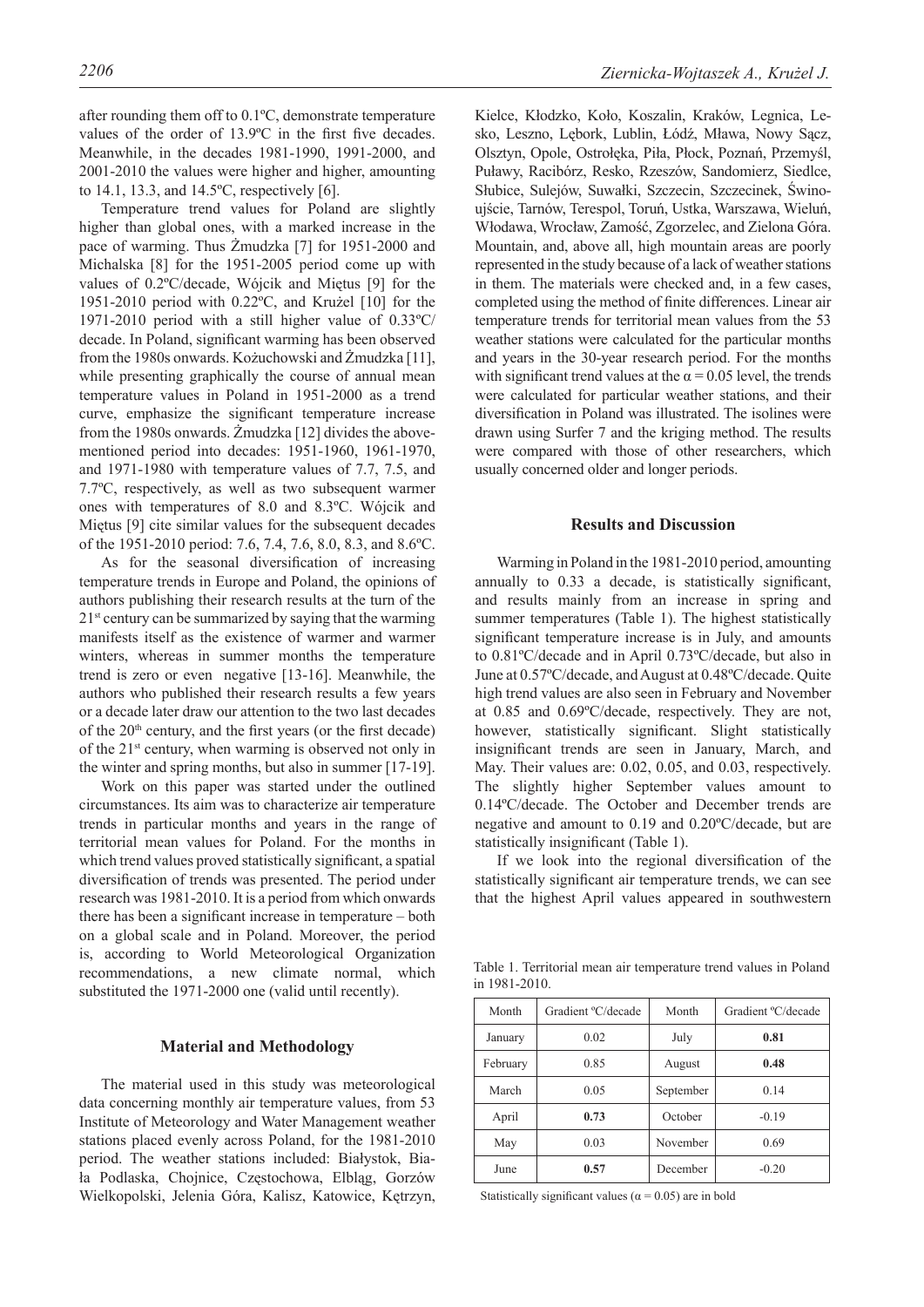

Fig. 1. Regional differentiation of air temperature trends in Poland, 1981-2010 (ºC/decade) for April.

Poland, namely in: Zielona Góra 0.96, Gorzów Wielkopolski 0.88, Bielsko Biała 0.85, and Poznań 0.84ºC/decade. Trend values decreased toward the east, being lowest in Białystok 0.66, Terespol 0.67, and Zamość 0.62ºC/decade (Fig. 1). A similar diversification is seen in another month, June, which is characterized by a significant increasing trend. In this case, trend values decrease from the southwest to the northeast, amounting, for example, to: Zielona Góra 0.79, Poznań 0.74, Częstochowa 0.75, Warsaw 0.67, Lublin 0.58, Włodawa 0.49, and Białystok 0.35ºC/decade (Fig. 2).

The spatial differentiation of air temperature trends in Poland in July looks somewhat different. The lowest trend values are in western Poland. Their values are: Szczecin 0.57, Świnoujscie 0.59, and Słubice 0.66ºC/decade. Trend values increase toward the west, and amount, for example, to: Zielona Góra 0.69, Poznań 0.89, and Warsaw 0.97ºC/decade. Near the eastern border of Poland they are 1.02 and 1.08°C/decade in Lublin, and Suwałki, respectively (Fig. 3). A similar increase in trend values (from



Fig. 3. Regional differentiation of air temperature trends in Poland, 1981-2010 (ºC/decade) for July.

west to east) is visible in August. The values increase from 0.27 in Szczecin, to 0.49 in Warsaw, and are highest in Zamość at 0.71ºC/decade (Fig. 4). The noteworthy months, with high, although statistically insignificant, positive trend values, are February at 0.85 and November at 0.69ºC/decade.

A comparison of our research results with those of other authors is difficult, first and foremost due to our dealing with different research periods in order to determine air temperature trends using different thermal indicators that characterize economic or vegetation periods, and also due to the large number of regional and local studies. Both types of studies: the ones dealing with thermal differentiation in periods of instrumental observations (e.g., 1792-1995 for Kraków [19]), and the seldom seen studies of the most recent periods of 1981-2010 for Bydgoszcz [20], or 1971-2009 with a forecast for 2030-50 [21].

Most studies cover research periods from the 1980s or the above-mentioned ones, to the most recent times possible [8, 9, 11, 22, 23]. According to Okoniewska [24],



Fig. 2. Regional differentiation of air temperature trends in Poland, 1981-2010 (ºC/decade) for June.



Fig. 4. Regional differentiation of air temperature trends in Poland, 1981-2010 (ºC/decade) for August.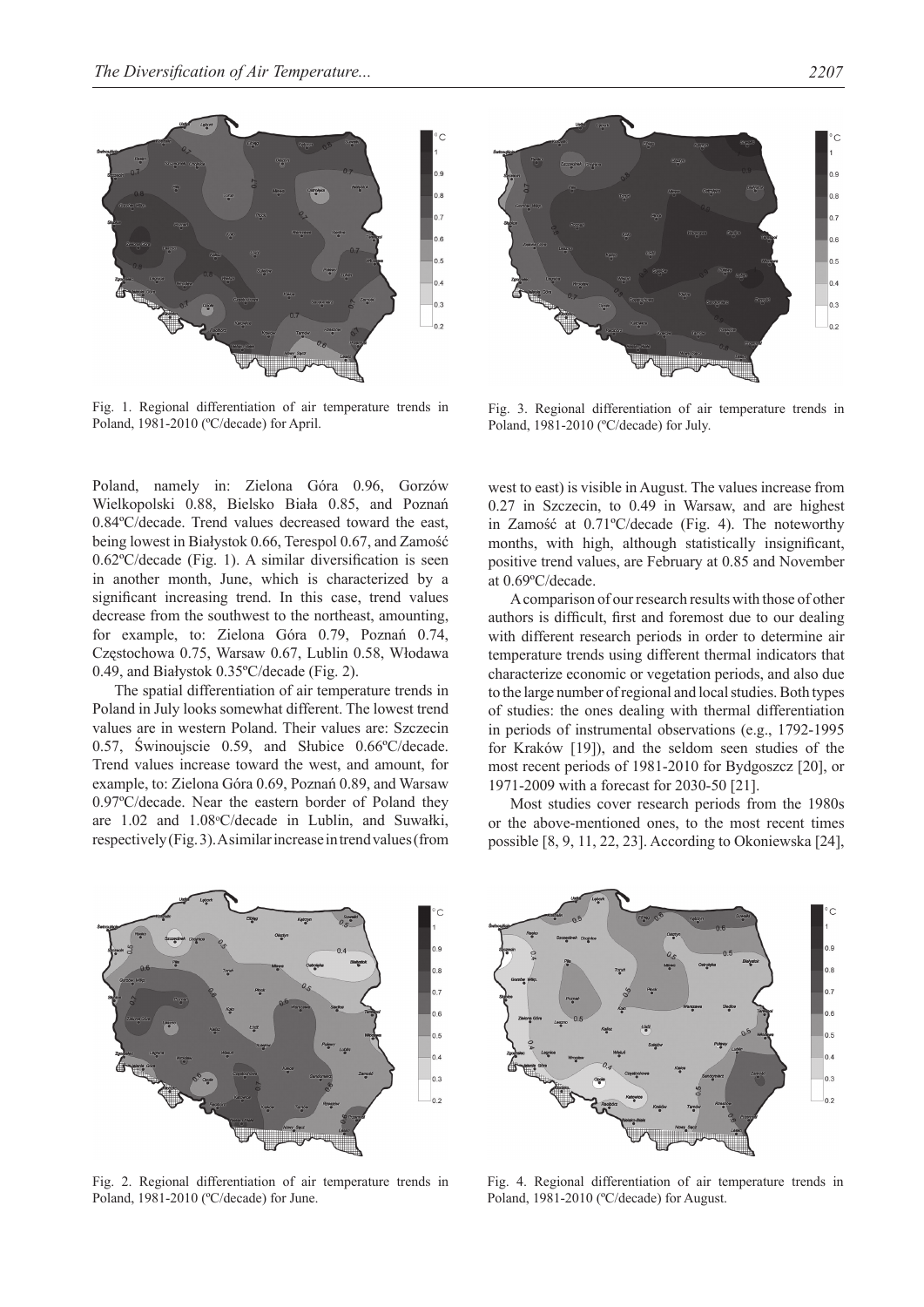the January temperature trend for Gdynia for 1931-93 was 0.403ºC/decade, while for Warsaw (1901-98) and for Kraków (1901-2000) it was 0.089, and 0.129ºC/decade. Thus, according to the research carried out, the trend value of 0.02 is statistically insignificant. Meanwhile, July trend values for Gdynia, Warsaw, and Kraków for 1931- 92, 1901-98, and 1901-99 are 0.154, 0,041, and 0.007ºC/ decade, respectively. The values differ greatly from, and are much higher, than those for 1981-2010 for the entire area of Poland, because they amount to 0.81ºC/decade.

 For 1951-2005 [8], after averaging the results from 19 weather stations, for the months with the statistically significant trend of  $\alpha = 0.05$  for most weather stations, trend values can be estimated to be: 0.58 in February, 0.4 in March, 0.26 in April, 0.34 in May, 0.25 in August, and 0.19ºC/decade for the whole year. When comparing these to the significant trend values from this study of 0.73 for April, 0.57 for June, 0.81 for July, and 0.48 for August, and 0.33ºC/decade for the whole year, huge degrees of conformity are not noticeable. Above all, the value of the annual values trend for the longer period is understated in comparison with the values given in recent decades, and is estimated at 0.3ºC/decade [9, 12].

Compared to the study for 1951-2010 [9], there is conformity only in April, July, and August, and trend values are twice as high as in the studies by the abovementioned authors. The annual trend value amounting to 0.22ºC/decade is higher than the one for 1951-2005 estimated on the basis of means from 19 weather stations at 19ºC/decade, but far from the 0.33ºC/decade resulting from research referring to 1981-2010.

In light of the strategic adaptation plan for sectors, and areas sensitive to climate change until 2070 [25], the pace of increase of annual mean air temperature value will amount to a little less than those forecasted in the decades to come. If we compare 2041-50 to 2001-10, the pace can be estimated to be 0.28ºC/decade, and if we compare 2041-50 to 2011-20, the pace is 23ºC/decade. A greater warming similar to the one claimed in the study (0.32 and 0.31ºC/decade, in relation to the abovementioned base periods) is expected toward the end of this century, in 2071-91. The greatest noticeable temperature increases in southeastern Poland in summer also will be noticeable in the further time perspective – above all in the perspective of the greatest increase of the number of hot days (with maximum temperature above 25ºC) indicated in the strategic adaptation plan for the 2041-71 period compared to the 1971-2000 base period [25]. In the near future (2021-50), a somewhat greater winter temperature increase of the order of 0.3ºC/decade is to be expected, whereas the decadal increased in the study carried out can be estimated at 0.2ºC/decade.

#### **Conclusions**

On the basis of the research carried out on air temperature trend analysis concerning annual mean values, and also values for the particular months for

regional values for Poland, and concerning the spatial differentiation of the researched phenomenon in the 1981-2010 period, we can draw the following conclusions:

- 1. A faster increase in air temperature was stated in the 1981-2010 period, compared to the research based on data that included the beginning of the second half of the 20<sup>th</sup> century.
- 2. The two last decades of the  $20<sup>th</sup>$  century and the first decade of the 21st century are noteworthy because in those periods warming was visible not only in winter, but also in spring and summer.
- The warming in Poland in the 1981-2010 period, amounting to 0.33°C/decade, resulted mainly from a spring and summer temperature increase of  $\alpha = 0.05$ . The greatest pace of temperature increase are found in July (0.81) and April (0.73), slightly lower in June  $(0.57)$ , and August  $(0.48 \degree C/\text{decade})$ .
- 4. The high trend for February  $(0.85^{\circ}C/\text{decade})$  is not statistically significant. Trend values in October and December, of the order of  $0.2$ °C/decade, are negative but statistically insignificant.
- 5. The greatest increases in air temperature in April are in Midwestern Poland, and in June in southwestern Poland. In July and August the greatest temperature trends are marked in eastern Poland.
- 6. The stated annual trends are of the order of values given in climate change scenarios for the  $21<sup>st</sup>$  century, for 2070-2100.

#### **References**

- 1. TRENBERTH K.E., JONES P.D., AMBENJE P., BOJARIU R., EASTERLING D., KLEIN TANK A., PARKER D., RAHIMZADEH F., RENWICK J.A., RUSTICUCCI M., SODEN B., ZHAI P. Observations: Surface and Atmospheric Climate Change. In: Climate change 2007: The Physical Science Basis. Contribution of Working Group I to the Fourth Assessment Report of the Intergovernmental Panel on Climate Change. SOLOMON S., QIN D., MANNING M., CHEN Z., MARQUIS M., AVERYT K.B., TIGNOR M., MILLER H.L. (eds.) Cambridge University Press. Cambridge, UK, New York, NY, USA, **2007**.
- 2. JONES P.D., LISTER D.H., OSBORN T.J., HARPHAM C., SALMON M., MORICE C.P. Hemispheric and Large-Scale Land-Surface Air Temperature Variations: An Extensive Revision and an Update to 2010. J. Geophys. Res. Atmos. **117**, **2012**, D05127.
- 3. ROHDE, R., MULLER R.A., JACOBSEN R., MULLER E., PERLMUTTER S., ROSENFELD A., WURTELE J., GROOM D., WICKHAM C. A New Estimate of the Average Earth Surface Land Temperature Spanning 1753 to 2011. Geoinfor. Geostat.: An Overview **1**, **2013**, doi:10.4172/ gigs.1000101.
- 4. HANSEN J., RUEDY R., SATO M., LO K. Global Surface Temperature Change. Rev. Geophys. **48** (4), 1, **2010**, RG4004.
- 5. LAWRIMORE J.H., MENNE M.J., GLEASON B.E., WILLIAMS C.N., WUERTZ D.B., VOSE R.S., RENNIE J. An Overview of the Global Historical Climatology Network Monthly Mean Temperature Data Set, version 3. J. Geophys. Res. Atmos. **116**, **2011**, D19121.